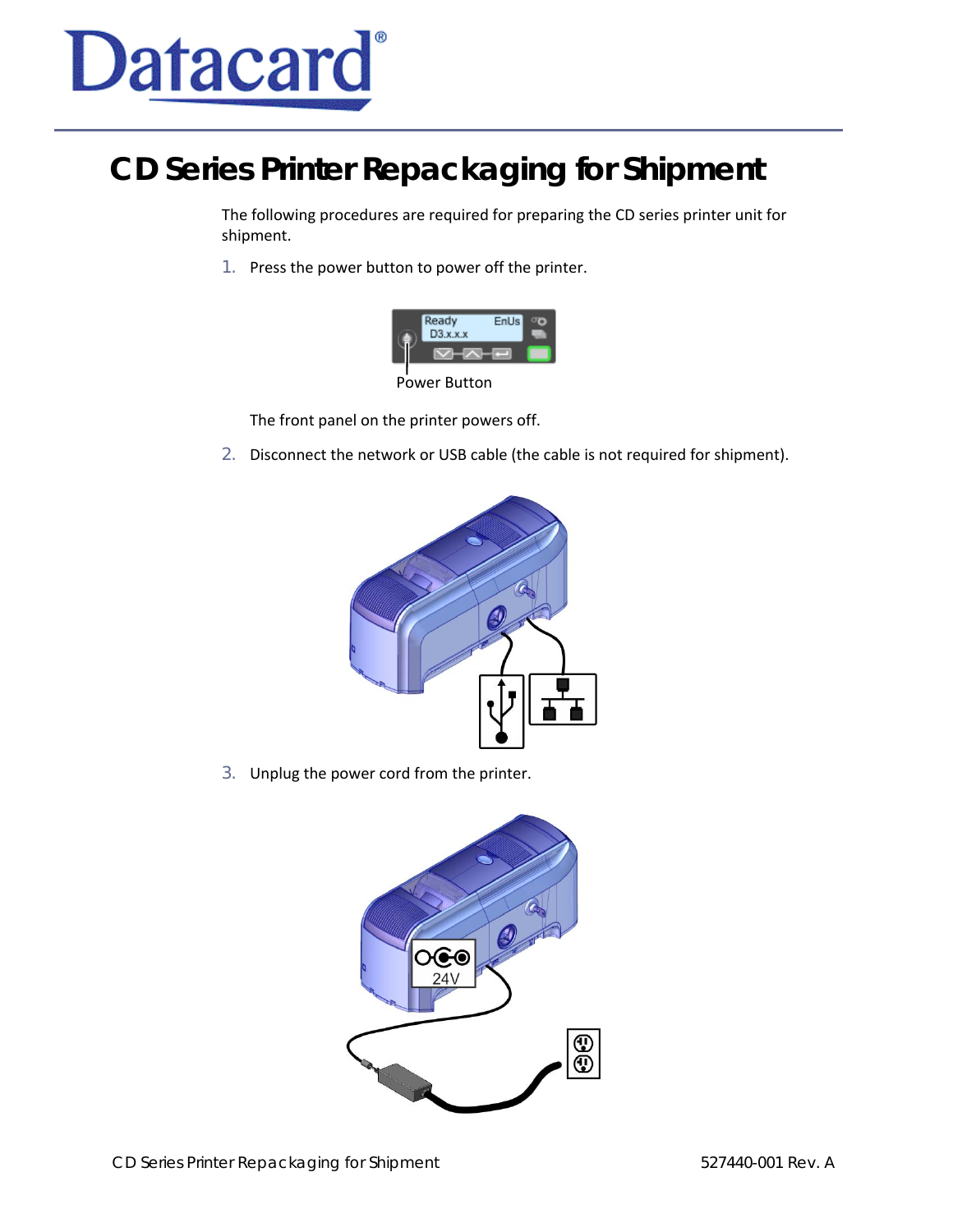- 4. Remove the printer supplies.
	- a. Push down and open the printer swing arm.
	- b. Remove the supply cartridge from the printer.
	- c. Unload the print ribbon from the supply cartridge.



- d. Replace the supply cartridge in the printer and close the swing arm.
- 5. Remove the printer from the laminator (CD800 units with CLM unit only).
	- a. Open the laminator access door and slide the printer locking lever in the laminator to the left position (unlocked).
	- b. Disconnect the data cable from the laminator to the printer.
	- c. Lift the printer off of the laminator and place the printer in a stable position.
	- d. Close and lock the laminator.

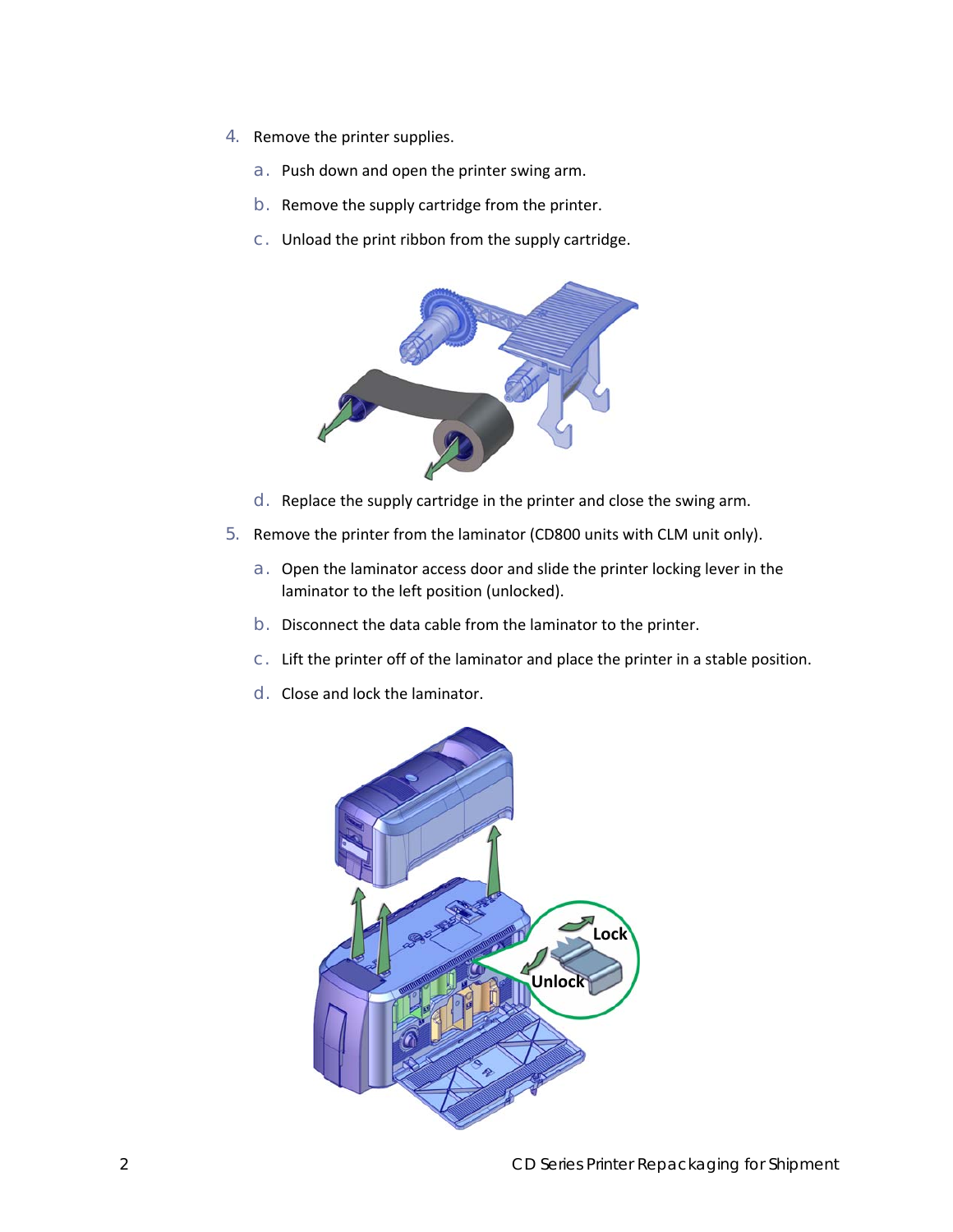6. Pack and secure the printer.

CD Single-hopper printer only:

- a. Place the foam caps on the front and back of the printer and set it in the shipping carton.
- b. Secure the shipping carton with shipping tape.

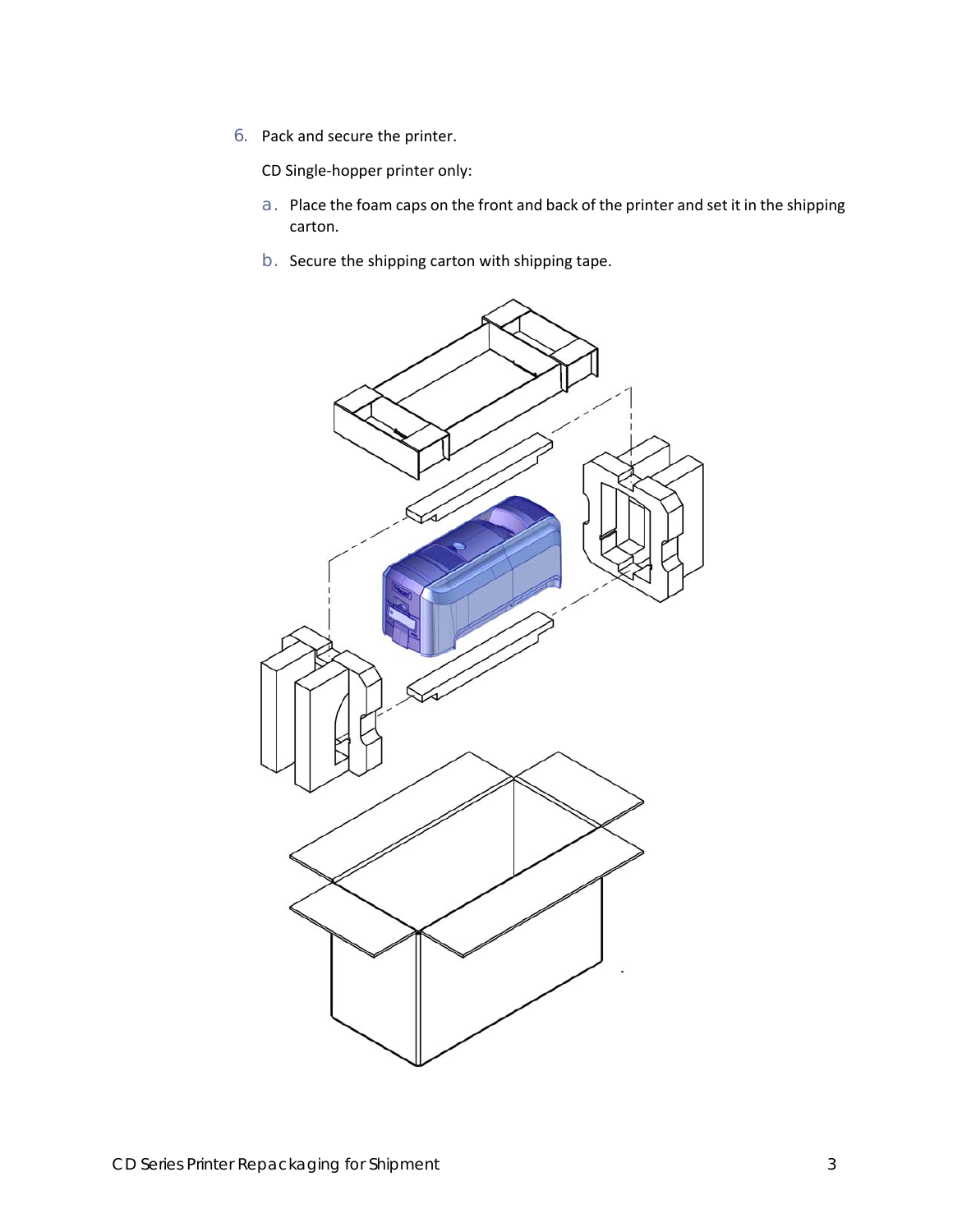CD800 Multi-hopper printer only:

- a. Secure internal components.
	- i. Unlock printer and place the original shipping restraint into the body of the printer.
	- ii. Secure the shipping restraint behind the multi-hopper.



- iii. Close and lock the printer.
- b. Pack the printer.
	- i. Place the foam caps on the front and back of the printer and center it on the unfolded box.